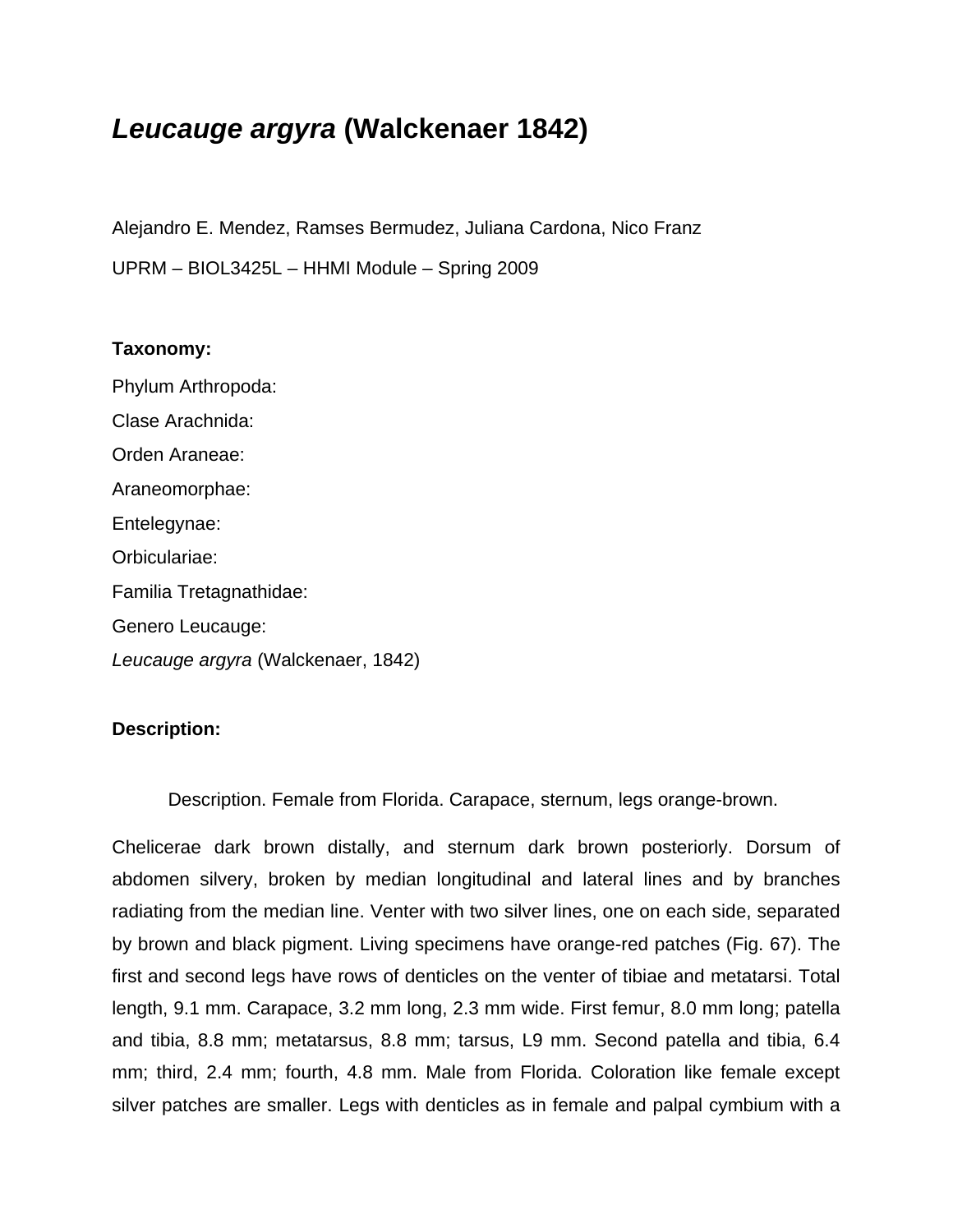large, distally curved spine. Femur of palpus has a slight hump distally, facing widest place of endite. Total length, 6.6 mm. Carapace, 3.0 mm long, 2.3 mm wide. First femur, 8.4 mm; patella and tibia, 9.2 mm; metatarsus, 10.0 mm; tarsus, 2.3 mm. Second patella and tibia, 7.2 mm; third, 2.8 mm; fourth, 4.9 mm. (Herbert W. Levi 1980).

Variation. Individuals have a variable amount of black pigment. There is considerable variation in size. Females vary total length, 4.5 to 10.0 mm; carapace 1.9 to 3.6 mm long, 1.3 to 2.7 mm wide; first patella and tibia, 4.9 to 9.6 mm long. Males vary total length, 4.1 to 6.3 mm; carapace, 1.9 to 3.0 mm long, 1.6 to 2.4 mm wide; first patella and tibia, 5.1 to 8.1 mm long. Diagnosis. The female L. argyra is separated from all other species of Leu-cauge by the cone-shaped epigynum (Figs. 61-63), the male by the dorsal hook on the cymbium (Fig. 69) and the large sclerotized sickle-shaped conductor (Figs, 68, 70). Juveniles, unlike those of L. venusta, lack silver speckling between the two longitudinal central lines on the abdomen. (Herbert W. Levi 1980).

### **How to identify:**

Black abdomen with light golden marks, and the female as having cone shaped genitalia. (Copyright © 2006 Sean McCann, Bug Guide website).

#### **Distribution:**

 It can be collected in sugar cane fields in Puerto Rico. The distribution of the species *Leucauge argyra*( Walckenaer, 1842) were to Central and Southern, Gulf Coast, West Indies, Mexico to South America, most abundant in the West Indies. Leacauge species can be found around USA to Brazil. (Herbert W. Levi 1980).

#### **Habitat:**

*Leucauge argyra*( Walckenaer, 1842) habita en bosques, areas humedas, pastizales y areas verdes.

### **Behavior:**

Makes a horizontal web in Woods and mangroves. In most cases the web is slanted rather than vertical and the spider rests in the middle of the web with its underside facing upwards.( Herbert W. Levi 1980).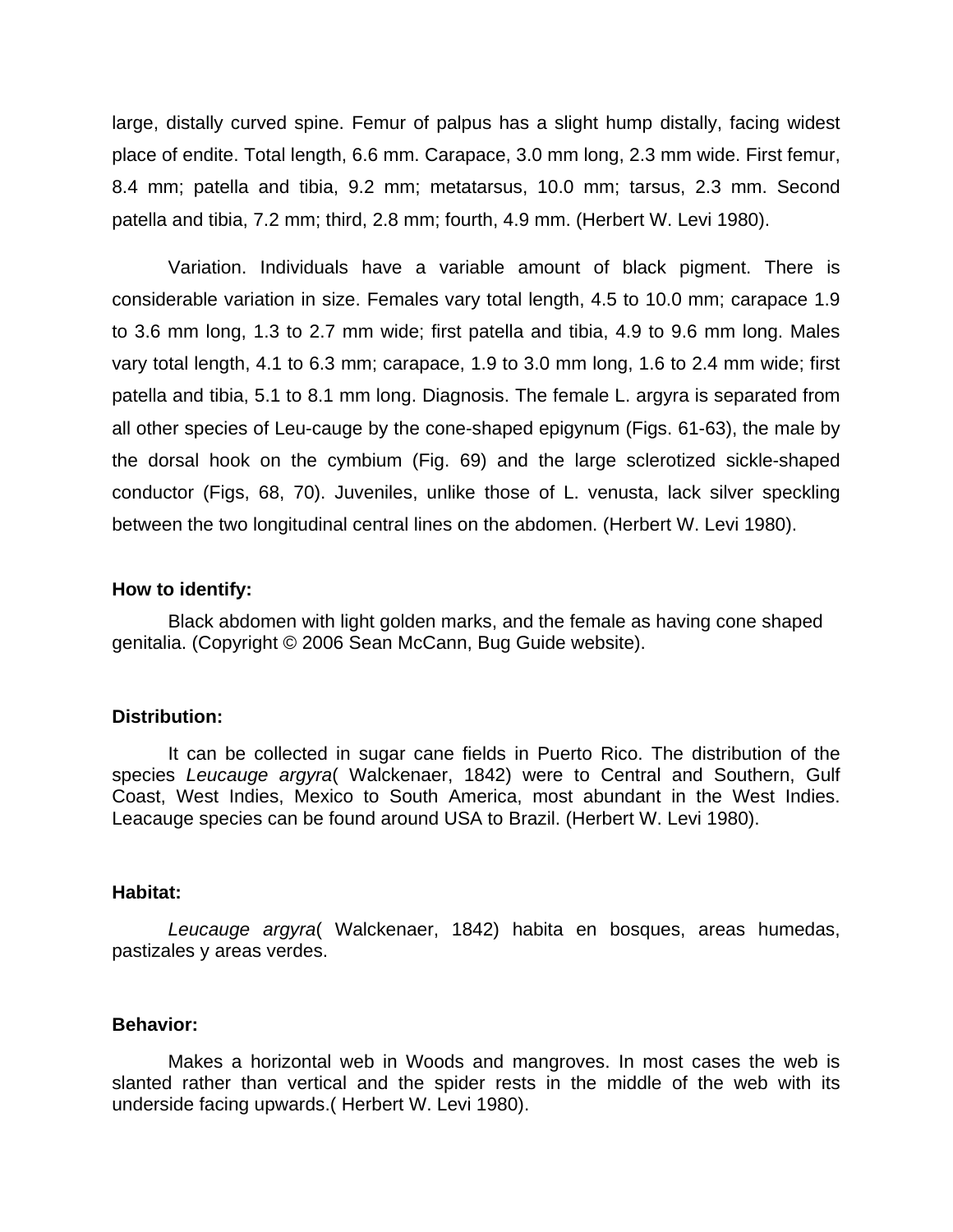## **Reproduction: (**© Albert Burchsted 2008)

Aproach- The male moves onto the female's web at the same height as the female. Upon entering the web, he begins strumming on the radial spokes, plucking them with his second pair of legs. He moves toward the female, usually in the center of her orb, while continuing to pluck the spokes.

 Contact- As he nears the female, the male raises his second pair of legs and begins to wave his pedipalps from side to side.

 Sperm transfer- As the female quickly moves toward him, he grasps her raised legs with his legs, and moves slowly underneath her – directly under the "umbrella" of her fangs and legs. He reaches back with a front leg, collects a spermatophore (wrapped package of sperm) from his genital opening, and places it into the female's genital opening.

Danger- From contact to transfer, the male is at the most risk. All the female has to do is to slip from his grasp, drop onto him, and sink her fangs into his body. The male venusta spider. although only about 1/10th to 1/3rd her size, is able to hold the female away until he can back out from under her. Males of other species are not always as lucky.

 Escape- Moving out from under the female, the male runs directly upwards until he is off the web and stops several inches above it.

 Repeat- After a short while, the male moves around the web until he is again at the same location he began the process. Strumming the web, he again moves toward his chosen mate to repeat the process. In this species, the male may provide the same female upwards of eight spermatophores before leaving.

Benefits to the female:

Eggs are composed primarily of protein and fat. The usual prey of spiders are sometimes as little as 1% of the female's size. Small prey mean the female must wait to mate until she has stored enough nutrients to provide for her eggs. If she has not fed well, the appearance of a prey item (male) that is between 10% and 30% of her size might be too good an opportunity to pass up, so she eats the male before he can transfer sperm. If she has captured prey recently, she might let the male copulate and then eat him. A fully sated female would release the male to search for another female to mate with after he satisfies her reproductive needs.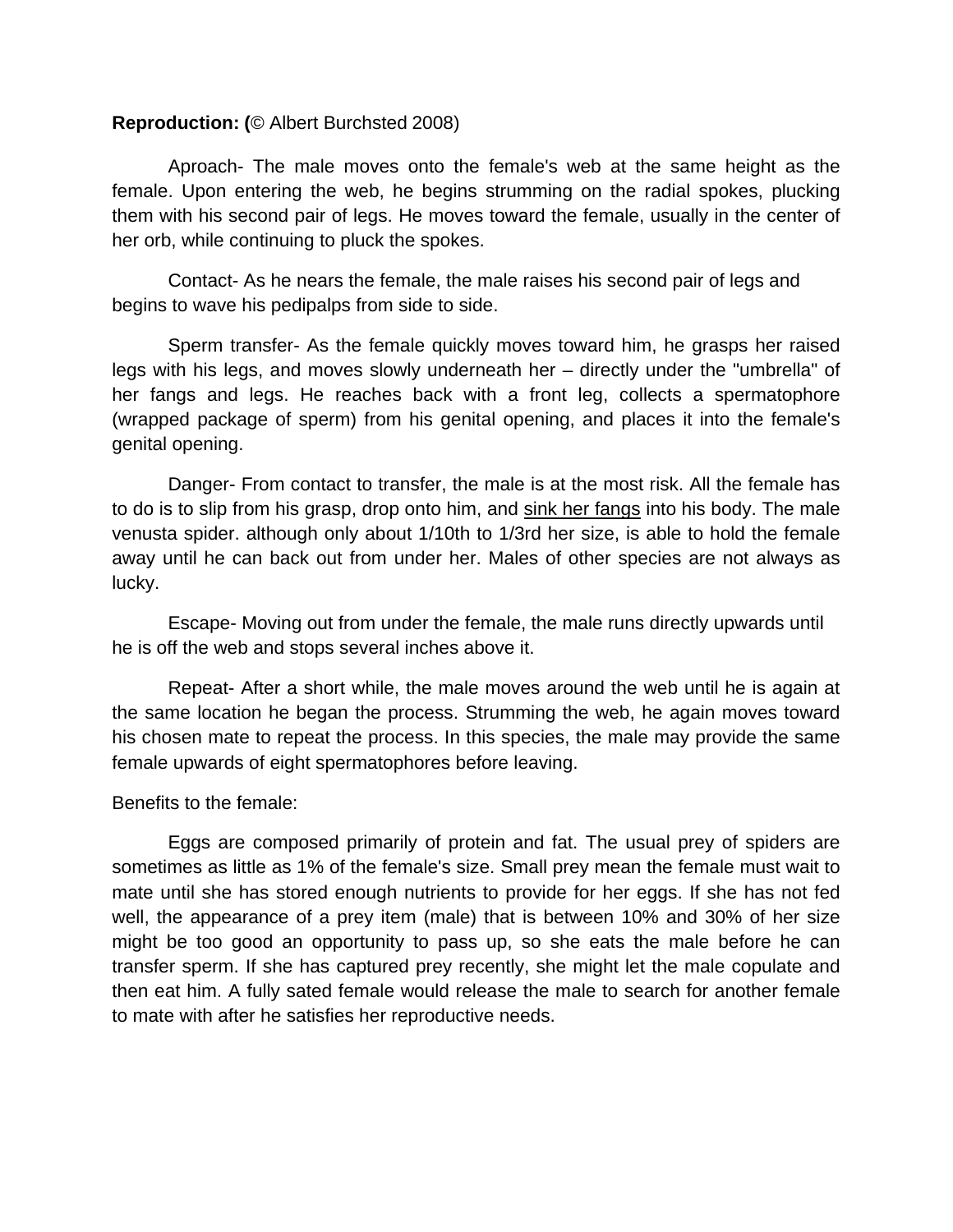### Benefits to the male:

Male spiders mate near the natural end of their lives. Once they have culminated their reproductive requirement and passed on their genes. they have little purpose left. They could mate again, but often have become exhausted by their first session and die before making another effort. If the male provides a meal for his mate after mating with her, she converts the nutrients in his body into more and larger eggs. Larger eggs produce larger offspring. Thus, by feeding his mate, he is ensuring: His children obtain his genes, he fathers more offspring, his offspring are better prepared to make their way in the world from the day they hatch, the nutrients in his body are directly transferred to his children and do not provide sustenance to a scavenger or predator, allowing them to produce more of their offspring.

If a male is eaten by a female of the species before he mates, the benefits to his offspring are not as direct, but he still enhances their survival. He does not provide genes to the next generation. His nutrients are used to increase the number and size of her offspring. Thus, he is helping to increase the number and fitness of baby spiders in the following year even if he does not pass on his genes. His nutrients are not being used to promote another species' fitness.

## **Predation:**

Insects of the Order Diptera. Spiders on high webs  $(153.8 \pm 3.6 \text{ cm}$  above ground, mean  $\pm$  S.E.) were significantly larger and heavier than spiders on lower webs. Large spiders had significantly larger, better developed ovaries, than smaller conspecifics, presumably indicative of sexual maturity. Significantly more insects were captured by sticky traps placed at 50 cm height than in the traps placed at 150 cm height; the most numerous captures were Diptera.

Los nidos consisten de agregaciones de telas orbiculares que en su conjunto pueden llegar a ocupar hasta 3 m<sup>3</sup> (G. Estévez, resultados no publicados). Un nido de 1,5 m de largo x 1,4 m de ancho y 0,6 m de altura contuvo 25 arañas, entre juveniles y adultas. Cada tela orbicular es ocupada por un individuo solo. Sin embargo, al ser sacudido su nido las arañas corren a refugiarse juntas bajo las hojas superiores que sirven de anclaje a los hilos de sostén del nido.

# **Ecological Aspects:**

En un ensayo realizado en Perú en cultivos de camote, se concluyó que el género *Leucauge argyra*( Walckenaer, 1842) es uno de los controladores biológicos más importantes contra insectos plaga en este cultivo.